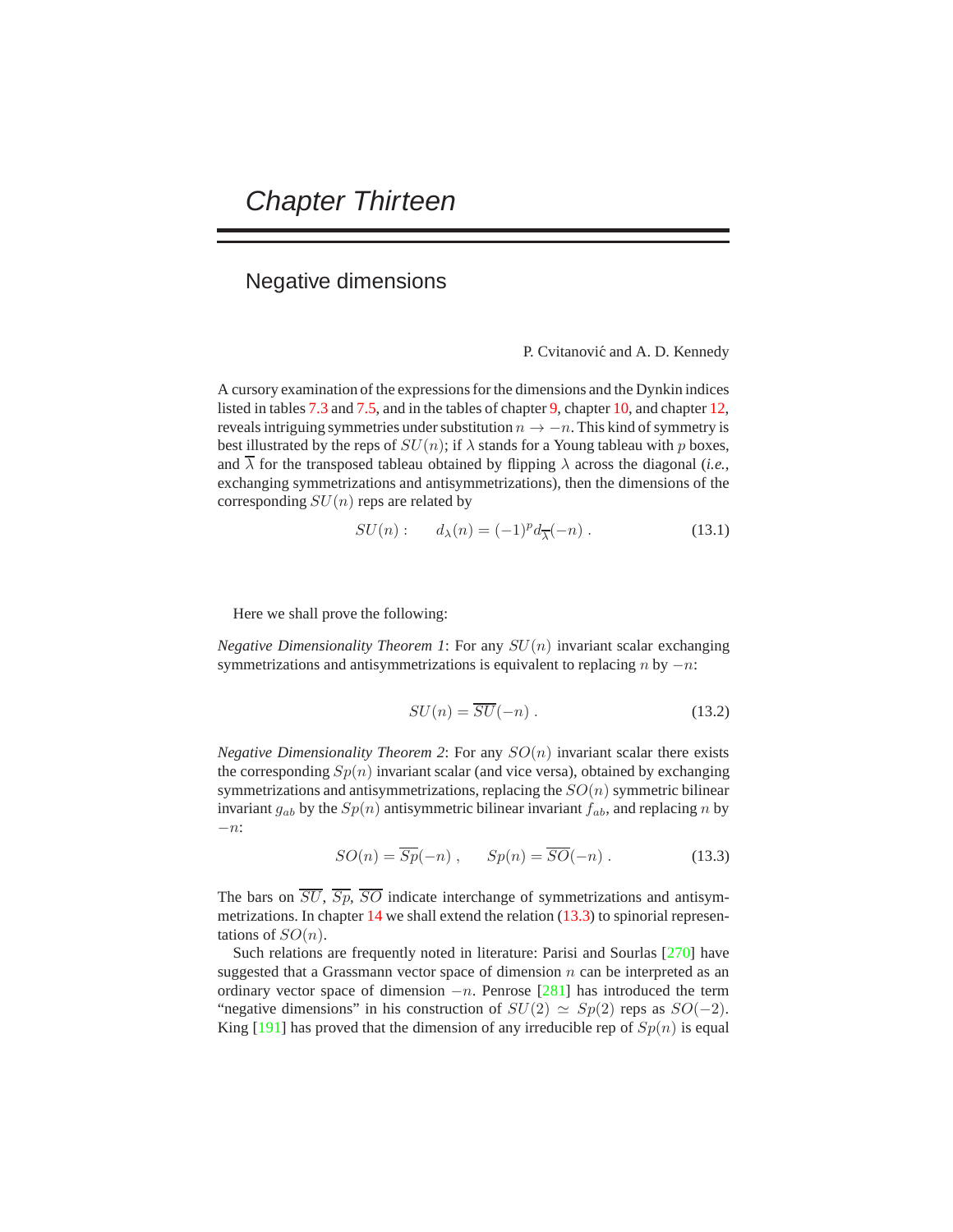Various examples of  $n \to -n$  relations cited in the literature are all special cases of the theorems that we now prove. The birdtrack proof is simpler than the published proofs for the special cases.

**13.1** 
$$
SU(n) = SU(-n)
$$

b As we have argued in section 5.2, all physical consequences of a symmetry (rep dimensions, level splittings, *etc.*) can be expressed in terms of invariant scalars. The primitive invariant tensors of  $SU(n)$  are the Kronecker tensor  $\delta^a$  and the Levi-Civita

tensor  $\epsilon_{a_1\cdots a_n}$ . All other invariants of  $SU(n)$  are built from these two objects. A scalar  $(3n-j$  coefficient, vacuum bubble) is a tensor object with all indices contracted, which in birdtrack notation corresponds to a diagram with no external legs. Thus, in scalars, Levi-Civita tensors can appear only in pairs (the lines must end somewhere), and by (6.28) the Levi-Civita tensors combine to antisymmetrizers. Consequently  $SU(n)$  invariant scalars are all built only from symmetrizers and antisymmetrizers. Expanding all symmetry operators in an  $SU(n)$  vacuum bubble gives a sum of entangled loops. Each loop is worth  $n$ , so each term in the sum is a power of  $n$ , and therefore an  $SU(n)$  invariant scalar is a polynomial in n.

The idea of the proof is illustrated by the following typical computation: evaluate, for example, the  $SU(n)$  9-j coefficient for recoupling of three antisymmetric rank-2 reps: